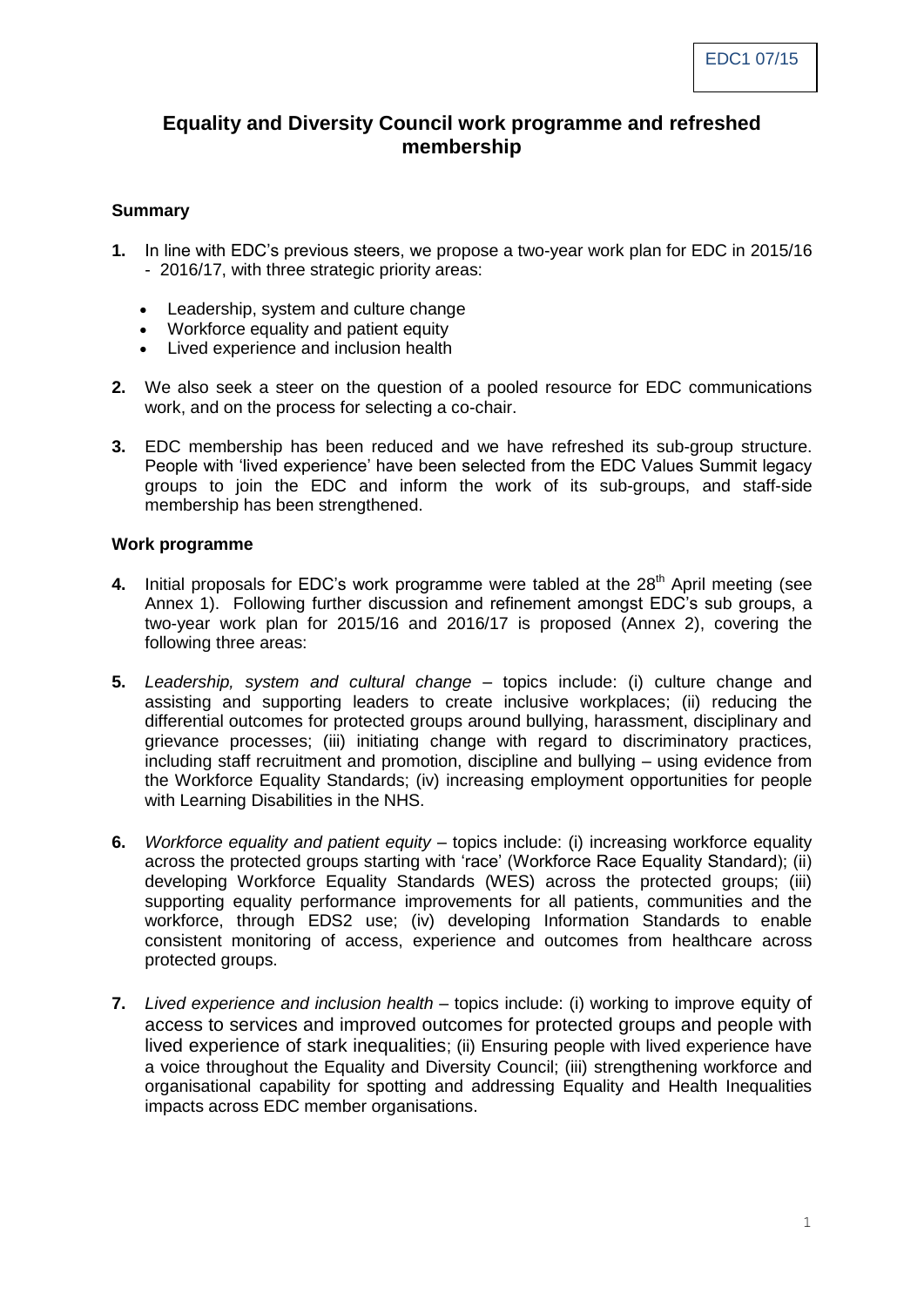### **Communications**

8. Currently the Council relies on the influence of its members to ensure the work of EDC is communicated to the rest of the system. This works  $-$  up to a point  $-$  but is not as effective an approach as it could be. The question now is whether member The question now is whether member organisations are willing to contribute in cash or in kind to a pooled resource for communications. Any financial resource could, for example, be used to recruit communication consultant(s) to work specifically on the Council's communications element. The alternative is to continue with the current arrangements.

### **EDC Membership**

- **10.** Feedback from EDC members was that Council meetings felt too big and that roles responsibilities and status were unclear. It was also suggested that the adoption of a co-Chair could help to demonstrate EDC's collective leadership. In light of this, the April EDC meeting agreed that:
	- i. NHS England should have fewer representation on the Council
	- ii. Those EDC members that have not been able to attend meetings, either themselves or by representation, should stand down
	- iii. Organisations with roles not clearly aligned with the revised remit and priorities of the EDC should stand down.
	- iv. Sub groups would present an opportunity for continuing engagement of stakeholders who were no longer core members of EDC
- **11.** EDC membership has therefore been reduced, with more clarity on the remit of attendees e.g. in what capacity they attend. A list of members is at Annex 3.
- **12.** At the same time, additional staff-side representation has been sought via the NHS Staff Council, resulting in two additional EDC members.
- **13.** It was also proposed that people with lived experience and patients are supported to be involved in the work of the EDC. Four individuals with lived experience have been selected from NHS Values Summit legacy groups, to become EDC members.

#### **EDC Subgroups**

- **14.** Subject to EDC's view the configuration of EDC subgroups will in future be focused on the revised work programme as follows:
	- Data subgroup currently led by NHS England, and focusing on data standards. *Recommendation***:** Subgroup to continue its work during the period of 2015/16- 2016/17, in its current form.
	- EDS2 subgroup Chaired by Tom Cahill, the Subgroup currently supports consistent use of EDS2 across the NHS – so that 95% of all organisations are using EDS2 by March 2016.

 *Recommendation***:** Subgroup to continue in line with the two-year EDS2 work priority within the proposed EDC work plan.

 Leadership & Workforce subgroup – currently led by NHS Employers and the NHS Leadership Academy. *Recommendation***:** Subgroup to continue in line with the two-year workforce and leadership priorities within the proposed EDC work plan.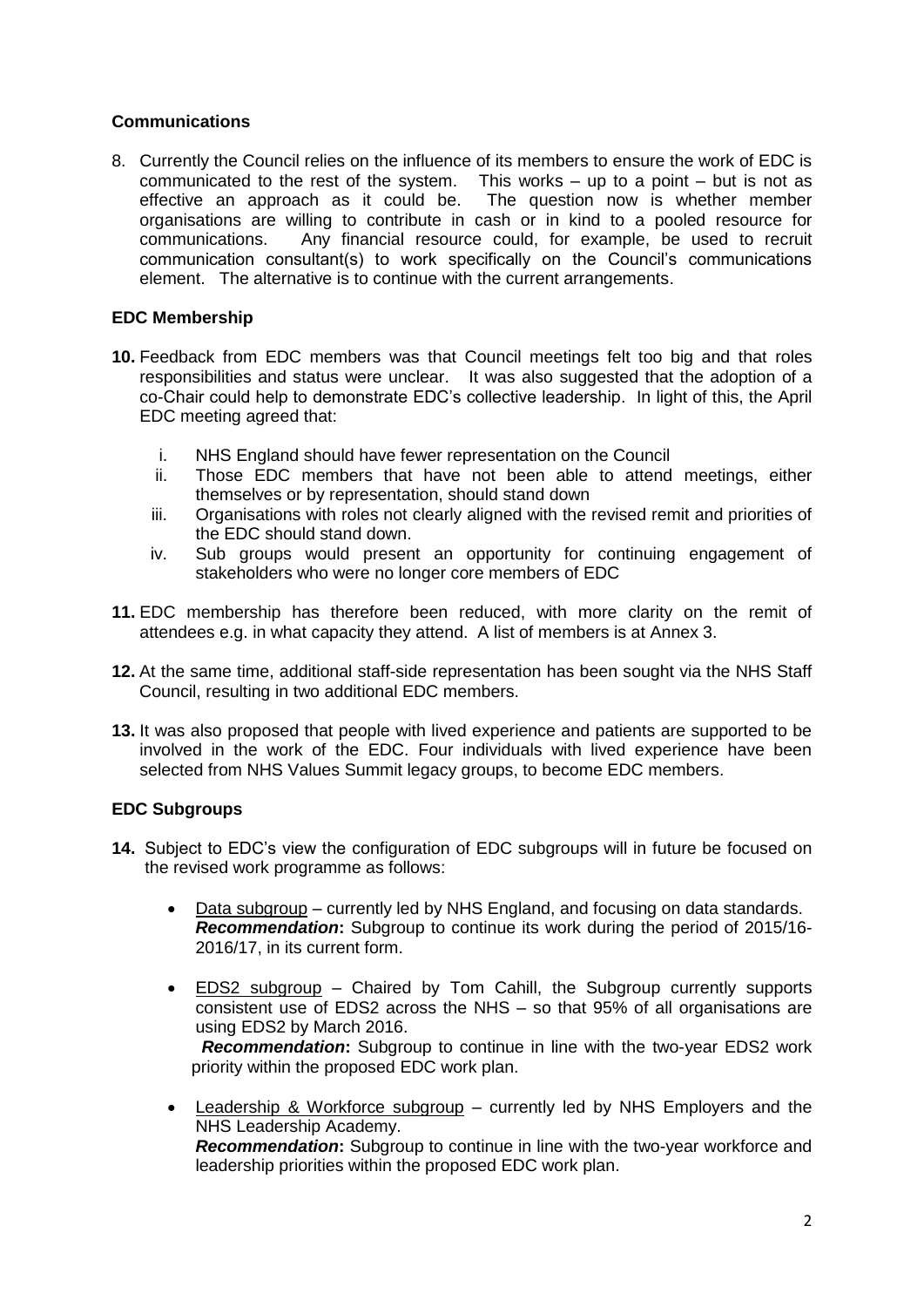- Inclusion Health & Lived Experience subgroup Subgroup established. *Recommendation***:** Subgroup to deliver on the *Lived experience and inclusion health* priorities in the proposed EDC work plan.
- Communications subgroup currently a 'virtual group' with membership from some of the national organisations. *Recommendation***:** discussion of the potential funding of communications are set out above. In the light of this we will determine any continuing need for a communications sub group
- **15.** Implementation of the Workforce Race Equality Standard (WRES) has been established as a separate programme of work funded by NHS England. To support this, there is also a WRES Strategic Advisory Group comprising senior leaders from across the system. Its chairmanship is to be determined following David Prior's elevation to the House of Lords. WRES implementation is not a "sub-group" of EDC in the same way as the others described above, but it is clearly helpful for overall coherence for EDC to track the progress of WRES and the lessons learned. We therefore intend that EDC will receive regular updates from the WRES Implementation Team, alongside those from other sub-groups.

### **Co-Chair of the Council**

- **16.** The function and form review (January 2015) recommended that a co-Chair for EDC would help to demonstrate the EDC's collective leadership. Options include:
	- i. A patient / lived experience representative of the EDC.
	- ii. A Strategic Partner member of the EDC.

The selection of a co-Chair was deferred until the lived experience EDC members had taken up their positions. It would be sensible to allow at least one meeting for new members to see how EDC works before deciding who they would wish to nominate (including self-nomination). We would bring forward specific proposals in advance of the next meeting of the EDC.

### **Secretariat role management**

**17.** Previous discussion has highlighted the fact that secretariat support to EDC and its subgroups should be spread across EDC members representing national organisations, to help ensure that NHS England is neither required to carry the burden of the secretariat role alone, nor left to dominate the agenda. There have been no new offers of support; it is therefore proposed that one person from each major national organisation on the EDC should be nominated to work on the shared secretariat, which includes the preparation/facilitation of EDC meetings.

#### **Actions requested**

**18.** EDC is invited to:

- Note the proposed work programme, which is based on its previous discussions (paras 4-7)
- Agree whether it wishes to set up a pooled communications resource, or continue to rely on existing arrangements through the actions of individual EDC members (para 8)
- Note the revised EDC membership (paras 10-13) and sub-groups (para 14)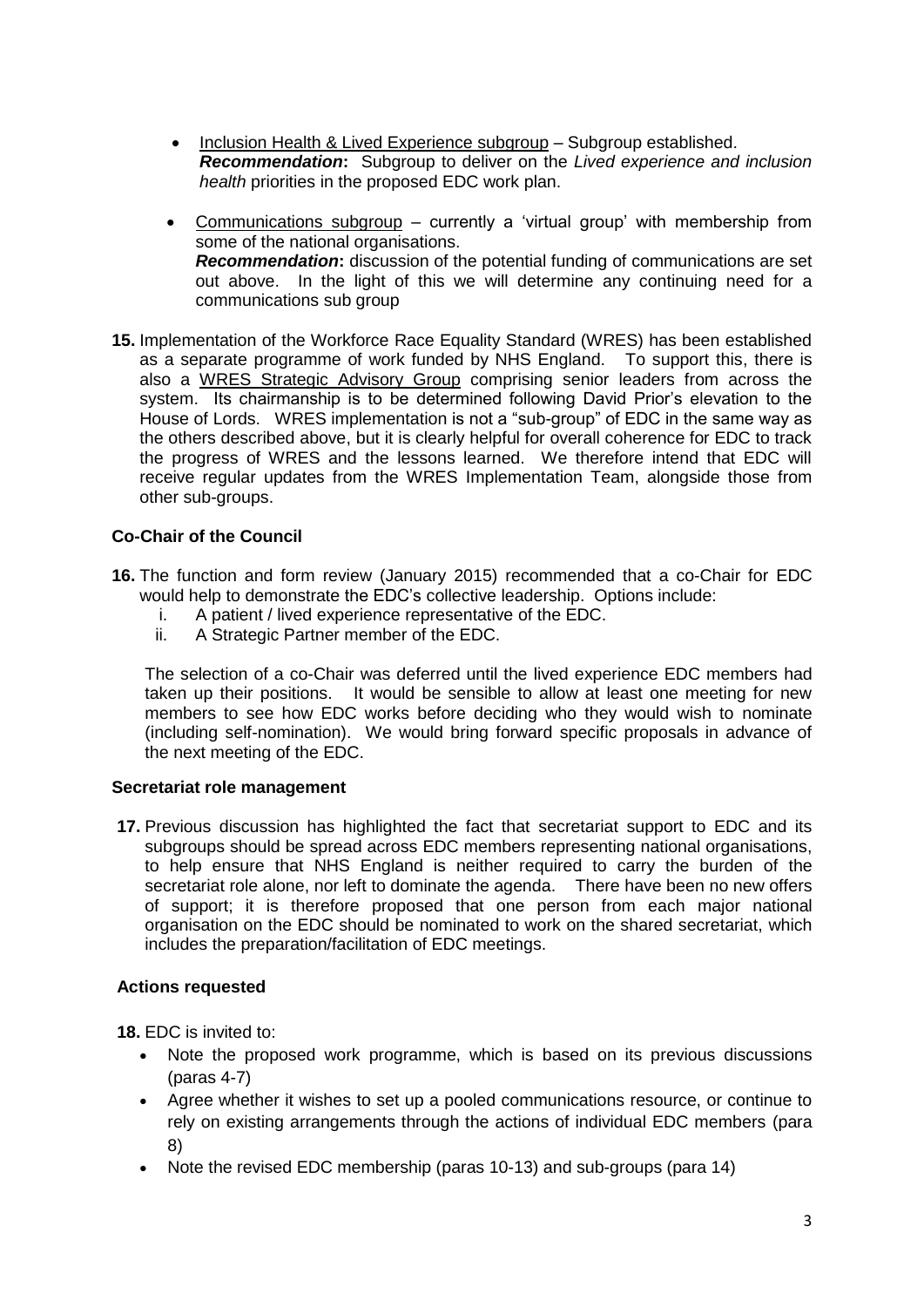- Note the proposed timing for selection of an EDC co-Chair (para 16)
- Agree an approach to shared secretariat responsibilities for EDC and its Subgroups (para 17)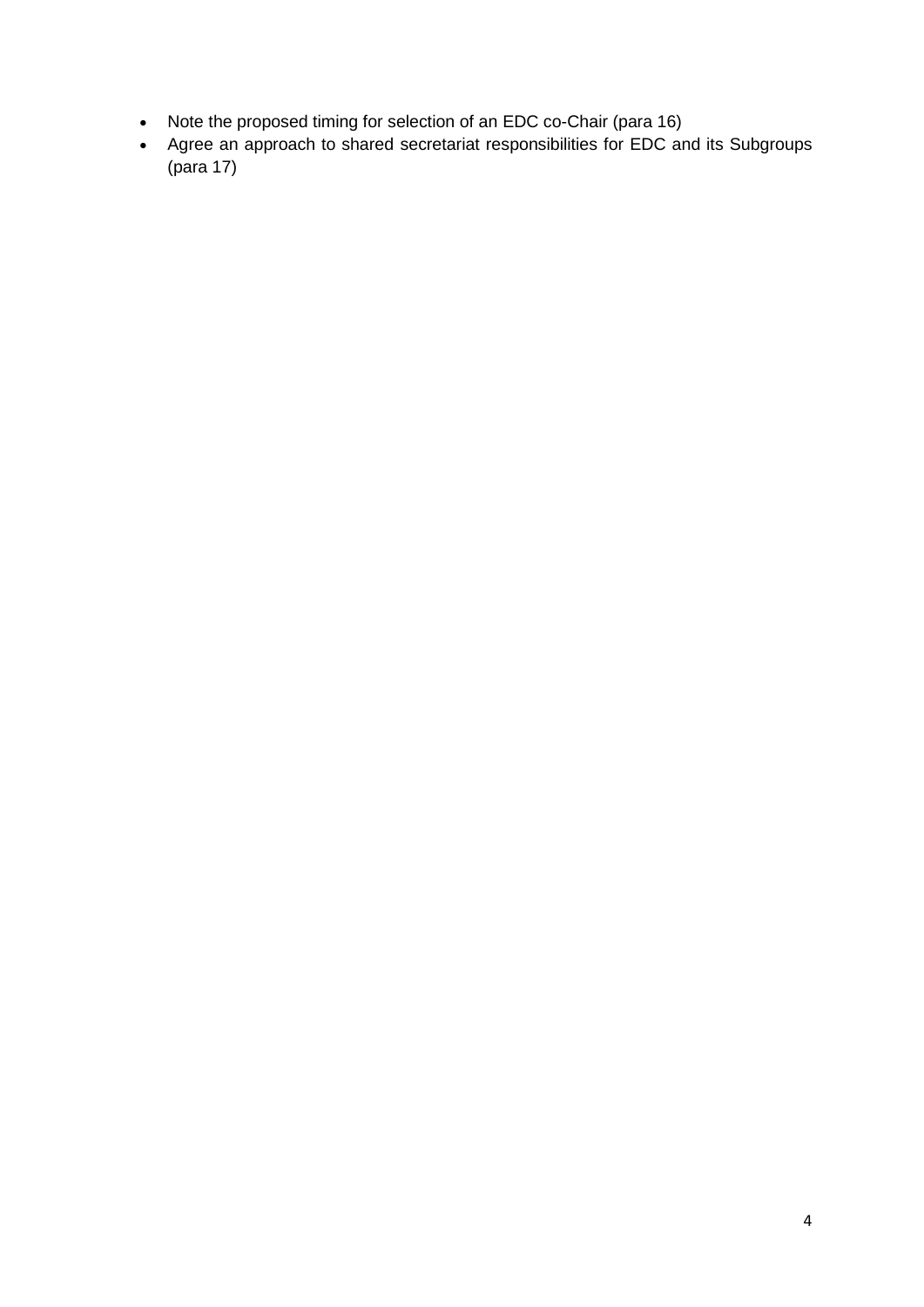# **Annex 1: Initial EDC proposals<sup>1</sup> of work priorities for the revised EDC programme of work**

| <b>Proposed topic</b>               | <b>Focus of Topic</b>      | <b>Protected</b><br><b>Characteristics</b> |
|-------------------------------------|----------------------------|--------------------------------------------|
| Whistleblowing                      | Workforce                  | All                                        |
| Midwifery and equality              | Workforce                  | All                                        |
| <b>NCAS capability</b>              | Workforce                  | All                                        |
| Professional regulation             | Workforce                  | Race                                       |
| Grievance and disciplinary          | Workforce                  | All                                        |
| <b>Bullying and harassment</b>      | Workforce                  | All                                        |
| <b>WRES</b>                         | Workforce                  | Race                                       |
| <b>Trust Boards</b>                 | Workforce                  | All                                        |
| Inclusive leadership                | Workforce                  | <b>All</b>                                 |
| Gender and leadership               | Workforce                  | <b>Sex</b>                                 |
| Undergraduate education             | Workforce                  | Age                                        |
| Organisational change               | Workforce                  | AII                                        |
| Working longer                      | Workforce                  | Age                                        |
| <b>Children and Young People</b>    | <b>Patients and</b>        | Age                                        |
|                                     | Communities                |                                            |
| <b>Inclusion Health</b>             | Patients and               | All                                        |
|                                     | Communities                |                                            |
| <b>Lived Experience</b>             | Patients and               | All                                        |
|                                     | Communities                |                                            |
| Carers                              | <b>Patients and</b>        | All                                        |
|                                     | Communities                |                                            |
| Access and denial to                | Patients and               | All                                        |
| services                            | Communities                |                                            |
| Human rights (FREDA)                | <b>Patients and</b>        | All                                        |
|                                     | Communities                |                                            |
| <b>Equality Delivery System for</b> | <b>Patients and</b>        | All                                        |
| the NHS - EDS2                      | Communities /              |                                            |
|                                     | Workforce                  |                                            |
| <b>NHS Five Year Forward</b>        | <b>Patients and</b>        | All                                        |
| View (new care models)              | Communities /<br>Workforce |                                            |
| Mental health - learning            | <b>Patients and</b>        | <b>Disability</b>                          |
| disabilities                        | Communities /              |                                            |
|                                     | Workforce                  |                                            |
|                                     |                            |                                            |

 1 Presented at the 30 January 2015 meeting of the EDC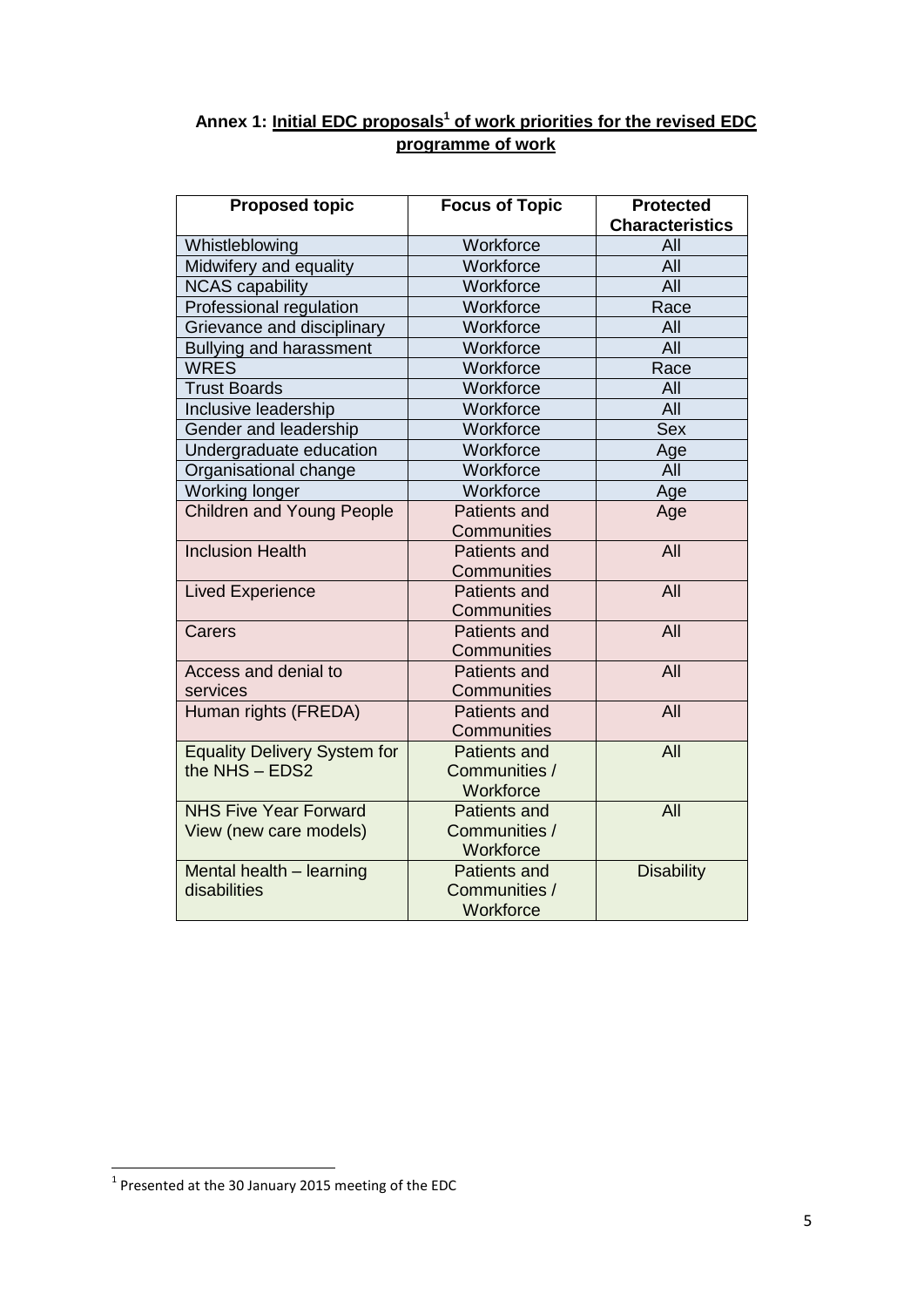|                | Annex 2: EDC Work Plan 2015/16 - 2016/17                                                                   |                                                                         |                                                                                                                                                                                                                                                                                                                                            |                                                                                                                                                                                                                                                                                                                                                                                                                                                                                  |                                                                                                                                                                         |                                                                                                                                                  |  |  |  |
|----------------|------------------------------------------------------------------------------------------------------------|-------------------------------------------------------------------------|--------------------------------------------------------------------------------------------------------------------------------------------------------------------------------------------------------------------------------------------------------------------------------------------------------------------------------------------|----------------------------------------------------------------------------------------------------------------------------------------------------------------------------------------------------------------------------------------------------------------------------------------------------------------------------------------------------------------------------------------------------------------------------------------------------------------------------------|-------------------------------------------------------------------------------------------------------------------------------------------------------------------------|--------------------------------------------------------------------------------------------------------------------------------------------------|--|--|--|
|                | Priority #1: Leadership, system and culture change to create inclusive workplaces                          |                                                                         |                                                                                                                                                                                                                                                                                                                                            |                                                                                                                                                                                                                                                                                                                                                                                                                                                                                  |                                                                                                                                                                         |                                                                                                                                                  |  |  |  |
|                | <b>Objective</b>                                                                                           | <b>Key Deliverables</b><br>Q1+2 2015-16                                 | Key Deliverables Q3+4<br>2015-16                                                                                                                                                                                                                                                                                                           | <b>Key Deliverables</b><br>Q1+2 2016-17                                                                                                                                                                                                                                                                                                                                                                                                                                          | <b>Key Deliverables</b><br>Q3+4 2016-17                                                                                                                                 | <b>Responsible</b><br>group                                                                                                                      |  |  |  |
|                | Assisting culture change<br>and supporting leaders to<br>create more inclusive<br>workplaces by 2017.      | Establish a two year<br>culture change<br>programme by October<br>2015. | Review of Leadership<br>Programme provision for<br>protected groups and report<br>to EDC on best practice and<br>gaps, with<br>recommendations.<br>Support development of the<br><b>Trust Development Authority</b><br>(TDA) Board apprentice<br>scheme for London and<br>review its potential to act as<br>a pilot for national roll out. | Examine good practice<br>for developing people<br>from protected<br>characteristics to sit on<br><b>Boards as Executive</b><br>and Non-Executive<br>Directors. Report back<br>to EDC with<br>recommendations to<br>develop a programme<br>built on identified<br>successful models.<br>Analyse uptake of<br>Leadership<br>programmes by<br>protected group and<br>report back to EDC with<br>an action plan for<br>further promotion to<br>staff across all<br>protected groups. | Present a report<br>to the EDC on<br>challenges<br>experienced by<br>protected groups<br>and produce an<br>action plan to<br>promote the NHS<br>as a model<br>employer. | Leadership and<br>Workforce sub-<br>group<br>(supported by<br>the National<br>Equality and<br>Diversity (E&D)<br>sub-group of<br>Staff Council). |  |  |  |
| $\overline{2}$ | Reducing the differential<br>outcomes for protected<br>groups around bullying,<br>harassment, disciplinary | Establish a two year<br>system change<br>programme by October<br>2015.  | Develop an action plan, to<br>report to EDC, for tackling<br>the disproportionate impact<br>of BDHG across the                                                                                                                                                                                                                             | Launch campaign to<br>encourage<br>organisations to<br>interrogate staff survey                                                                                                                                                                                                                                                                                                                                                                                                  | Examine data on<br>staff across NHS,<br>by protected<br>characteristic, to                                                                                              | Leadership and<br>Workforce sub-<br>group<br>(supported by                                                                                       |  |  |  |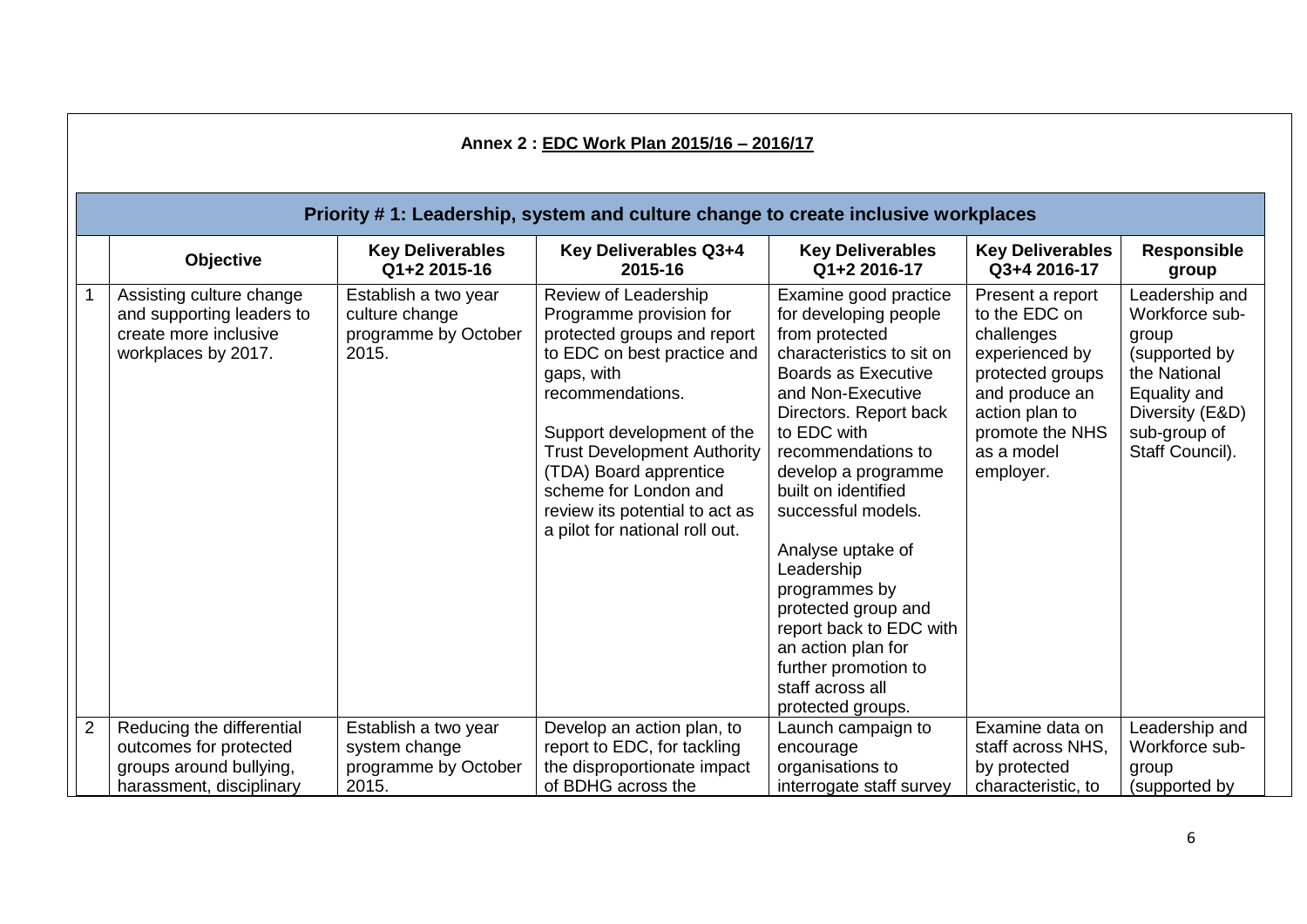|   | and grievance (BHDG)                                   |                                                | protected characteristics.                        | data to ensure deeper                        | determine                          | <b>National E&amp;D</b>         |  |
|---|--------------------------------------------------------|------------------------------------------------|---------------------------------------------------|----------------------------------------------|------------------------------------|---------------------------------|--|
|   | processes by 2017.                                     | Produce an evidence-<br>based practice report, | Benchmark relative strength                       | understanding of the<br>experiences of staff | effectiveness of<br>current system | sub-group of<br>Staff Council), |  |
|   |                                                        | detailing how the best                         | and weakness of data                              | across all protected                         | change                             | Social                          |  |
|   |                                                        | organisations have                             | gathered on NHS staff                             | characteristics.                             | programme.                         | Partnership                     |  |
|   |                                                        | successfully addressed                         | across all protected                              |                                              |                                    | forum in liaison                |  |
|   |                                                        | issues of BHDG,                                | characteristics and present                       | Communications drive                         | Produce report                     | with Workforce                  |  |
|   |                                                        | across the protected                           | programme proposal to                             | from EDC members                             | for EDC, detailing                 | <b>Race Equality</b>            |  |
|   |                                                        | characteristics.                               | EDC of promotion and                              | delivering positive                          | impact of the                      | Standard                        |  |
|   |                                                        |                                                | support which can enable                          | leadership messages                          | system change                      | (WRES)team,                     |  |
|   |                                                        |                                                | organisations to improve                          | on BHGD.                                     | programme, on                      | <b>WRES Strategic</b>           |  |
|   |                                                        |                                                | data gathering.                                   |                                              | tackling the<br>disproportionate   | Advisory Group.                 |  |
|   |                                                        |                                                |                                                   |                                              | impact of BHGD                     |                                 |  |
|   |                                                        |                                                |                                                   |                                              | across protected                   |                                 |  |
|   |                                                        |                                                |                                                   |                                              | characteristics, to                |                                 |  |
|   |                                                        |                                                |                                                   |                                              | assess the                         |                                 |  |
|   |                                                        |                                                |                                                   |                                              | efficacy of the                    |                                 |  |
|   |                                                        |                                                |                                                   |                                              | work.                              |                                 |  |
| 3 | Providers and system                                   | Use the 1 July 2015                            | Publish 1 May 2015 WRES                           | Extend good practice                         | Collate evidence                   | <b>WRES Strategic</b>           |  |
|   | leaders to initiate change                             | WRES baseline data to                          | baseline data.                                    | profiling, methodologies                     | which                              | Advisory Group.                 |  |
|   | with regard to a range of                              | prompt inquiry and                             |                                                   | and support for<br>individual                | demonstrates<br>how WRES has       |                                 |  |
|   | discriminatory practices,<br>including recruitment and | local change strategies.                       | Robust benchmarking<br>methodology in place for 1 | organisations, using                         | both improved the                  |                                 |  |
|   | promotion, discipline and                              | Identify and promote                           | May 2016 data enabling                            | benchmarking and                             | data and provided                  |                                 |  |
|   | bullying, using evidence                               | successful models,                             | analysis of progress (or lack                     | CQC interventions as                         | wider benefits.                    |                                 |  |
|   | from the Workforce Equality                            | based on metric-driven                         | of it) in conjunction with                        | the driver.                                  | These include                      |                                 |  |
|   | Standards.                                             | improvement, and use                           | <b>Care Quality Commission</b>                    |                                              | implementation of                  |                                 |  |
|   |                                                        | them to highlight best                         | $(CQC)$ .                                         | Provide support to                           | duty of candour,                   |                                 |  |
|   |                                                        | practice as a key                              |                                                   | national and local                           | improved staff                     |                                 |  |
|   |                                                        | means of delivering                            | Evidence of Boards and                            | networks tasked with                         | engagement, and                    |                                 |  |
|   |                                                        | change.                                        | Foundation Trust (FT)                             | taking this work                             | positive shifts in                 |                                 |  |
|   |                                                        |                                                | Governors being more                              | forward.                                     | "blame" and                        |                                 |  |
|   |                                                        |                                                | representative of the                             |                                              | "club" cultures.                   |                                 |  |
|   |                                                        |                                                | communities they serve.                           |                                              |                                    |                                 |  |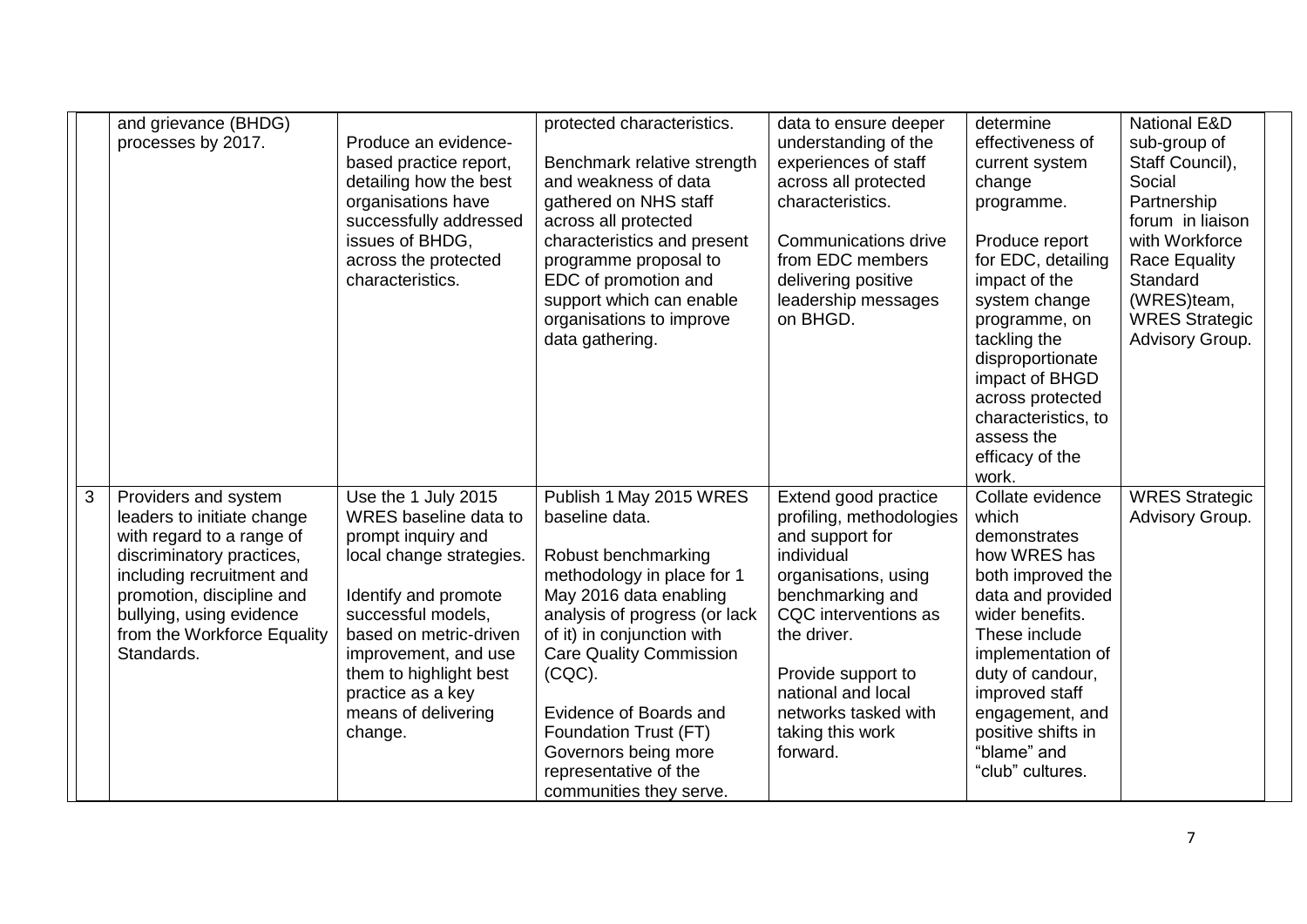|                                                                                                |                                                                                                                                                                                                                          |                                                                                                                                        |                                                                                                                                                     | Further evidence<br>of Boards and FT<br>Governors being<br>representative of<br>the communities<br>they serve. |                                                                                |
|------------------------------------------------------------------------------------------------|--------------------------------------------------------------------------------------------------------------------------------------------------------------------------------------------------------------------------|----------------------------------------------------------------------------------------------------------------------------------------|-----------------------------------------------------------------------------------------------------------------------------------------------------|----------------------------------------------------------------------------------------------------------------|--------------------------------------------------------------------------------|
| Increasing employment<br>opportunities for people<br>with Learning Disabilities in<br>the NHS. | Website programme<br>launch of 'building<br>blocks for employment'<br>map and case studies<br>of NHS organisations<br>employing people with<br>LD.<br>Develop more detailed<br>tools and guidance for<br>September 2015. | Roll-out of training<br>workshops in each region.<br>Launch 'pledge' and sign-up<br>for NHS organisations<br>Set out monitoring plans. | Monitoring of 'pledge'<br>sign-up and LD<br>employment figures in<br>the NHS.<br>Report back to EDC on<br>progress of LD<br>employment<br>programme | End of year<br>monitoring of LD<br>employment<br>figures.                                                      | LD Task and<br>Finish Group of<br>the Leadership<br>and Workforce<br>sub-group |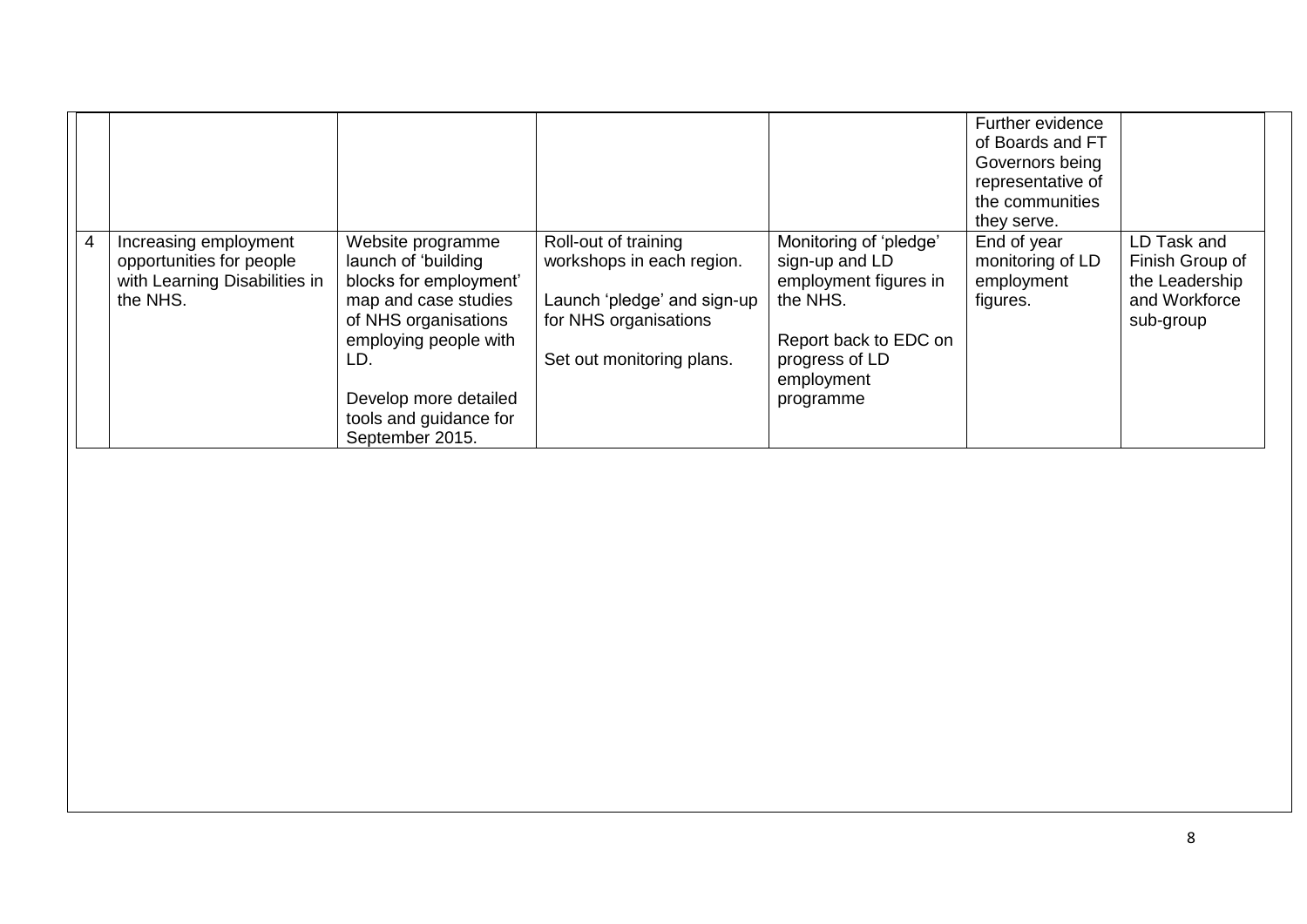| <b>Priority #2: Workforce Equality / Patient Equity</b><br>Continuous improvements in helping to ensure services and workplaces are free from discrimination |                                                                                                                                                                                                                                                                                                                                                                                                                                                                                                                                     |                                                                                                                                                                                                                                                                                    |                                                                                                                                                                                                                                                                                                                                                                                                                                                                                                         |                                                                                                                                                                                                                                                                                                                                                                                                                                                                         |                                                       |  |  |
|--------------------------------------------------------------------------------------------------------------------------------------------------------------|-------------------------------------------------------------------------------------------------------------------------------------------------------------------------------------------------------------------------------------------------------------------------------------------------------------------------------------------------------------------------------------------------------------------------------------------------------------------------------------------------------------------------------------|------------------------------------------------------------------------------------------------------------------------------------------------------------------------------------------------------------------------------------------------------------------------------------|---------------------------------------------------------------------------------------------------------------------------------------------------------------------------------------------------------------------------------------------------------------------------------------------------------------------------------------------------------------------------------------------------------------------------------------------------------------------------------------------------------|-------------------------------------------------------------------------------------------------------------------------------------------------------------------------------------------------------------------------------------------------------------------------------------------------------------------------------------------------------------------------------------------------------------------------------------------------------------------------|-------------------------------------------------------|--|--|
| Objective                                                                                                                                                    | <b>Key Deliverables</b><br>Q1+2 2015-16                                                                                                                                                                                                                                                                                                                                                                                                                                                                                             | <b>Key Deliverables</b><br>Q3+4 2015-16                                                                                                                                                                                                                                            | Key Deliverables Q1+2<br>2016-17                                                                                                                                                                                                                                                                                                                                                                                                                                                                        | Key Deliverables Q3+4<br>2016-17                                                                                                                                                                                                                                                                                                                                                                                                                                        | <b>Responsible</b><br>group                           |  |  |
| Increasing workforce<br>equality across the<br>protected groups by 2017                                                                                      | <b>Conduct WRES</b><br>baseline audit by 31<br>August 2015<br><b>Commission robust</b><br>benchmarking of<br>WRES baseline data by<br>October 2015 to<br>encourage<br>organisational<br>improvement and good<br>practice.<br>Organisations are<br>supported in ensuring<br>that the data is<br>correctly understood<br>and their responses are<br>appropriate and<br>sufficiently robust.<br>Presentations on<br>baseline data to Boards<br>of significant national<br>bodies and to CEO,<br>chair and Human<br>Resources networks. | <b>Deliver WRES</b><br>implementation<br>workshops to cover<br>90% of providers.<br>Develop and review<br>best practice library.<br>Improved coverage by<br>local Black and<br>Minority Ethnic (BME)<br>staff groups, to be<br>supported by WRES<br>team and national<br>networks. | <b>WRES</b> metrics<br>benchmarking<br>methodology completed<br>and ready to be<br>implemented.<br>Robust implementation<br>plans in place across all<br>provider organisations.<br>Organisations to<br>demonstrate<br>improvement on at least<br>one WRES metric by<br>December 2016.<br>Publish analysis of sector<br>wide data for May 1<br>2016.<br>Commissioners and<br><b>Commissioning Support</b><br>Units (CSUs) to<br>demonstrate<br>development of expertise<br>to support WRES<br>auditing. | <b>Deliver WRES</b><br>implementation<br>workshops to cover 90%<br>of providers.<br>Best practice library and<br><b>WRES</b> communications<br>programme rated as<br>good by NHS<br>organisations.<br>Exemplar organisations<br>supported to enable<br>systematic buddying and<br>local networks.<br>Substantially improved<br>local coverage by BME<br>staff groups and<br>networks with effective<br>liaison continuing<br>between WRES team<br>and national networks | <b>WRES</b><br>Strategic<br>Advisory<br>Group<br>EDC. |  |  |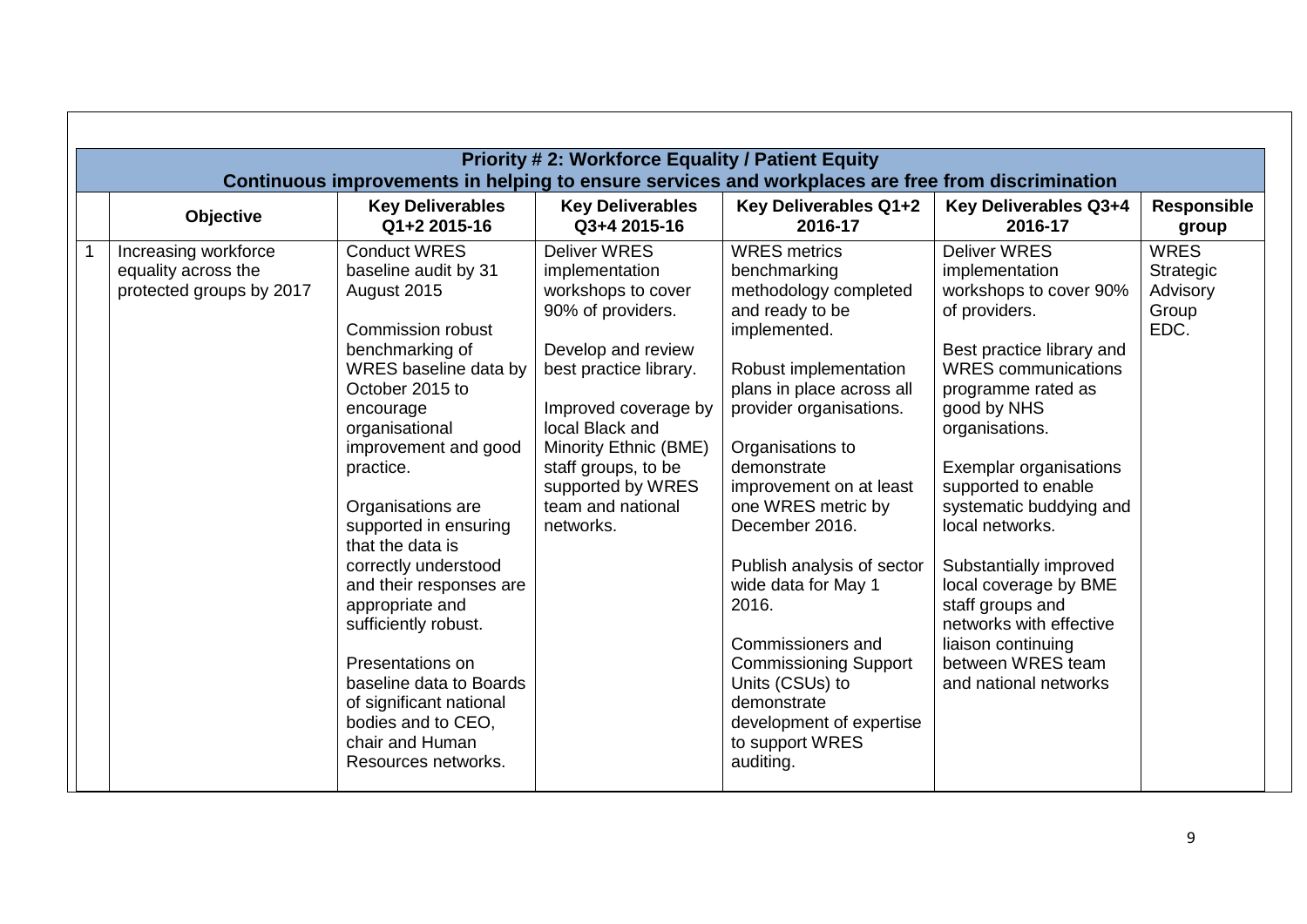| $\overline{2}$ | Developing Workforce<br><b>Equality Standards (WES)</b>                                                                                                                   | Present research<br>evidence and business                                                                                                                                                                                                                                           | Consult on inclusion<br>of a WDES and                                                                                                                                                                                       | <b>WDES and WSES</b><br>implementation April                                                                                                                                                 | <b>Remaining Workforce</b><br><b>Equality Standards to be</b>                                                                                                                                                                 | E&HI Unit,<br>Workforce                                      |
|----------------|---------------------------------------------------------------------------------------------------------------------------------------------------------------------------|-------------------------------------------------------------------------------------------------------------------------------------------------------------------------------------------------------------------------------------------------------------------------------------|-----------------------------------------------------------------------------------------------------------------------------------------------------------------------------------------------------------------------------|----------------------------------------------------------------------------------------------------------------------------------------------------------------------------------------------|-------------------------------------------------------------------------------------------------------------------------------------------------------------------------------------------------------------------------------|--------------------------------------------------------------|
|                | across the protected groups<br>by 2017.<br>All Workforce Equality<br>standards to complement<br>the workforce elements of<br><b>Equality Delivery System 2</b><br>(EDS2). | case for the Workforce<br><b>Disability Equality</b><br>Standard (WDES).<br>Commission research<br>for a Workforce Sex<br><b>Equality Standard</b><br>(WSES) by August<br>2015.                                                                                                     | <b>WSES via NHS</b><br>Standard contract<br>consultation by<br>December 2015.<br>Evidence-based WES<br>development<br>schedule presented to<br>EDC for approval by                                                          | 2016 - March 2017.<br>Phased development<br>plan for agreed<br><b>Workforce Equality</b><br>Standards from January<br>2017 (following inclusion<br>in NHS Contract<br>consultation November- | implemented from April<br>2017.                                                                                                                                                                                               | and<br>Leadership,<br>and Inclusion<br>Health sub-<br>group. |
| 3              | Improve equality<br>performance for all patients,<br>communities and the<br>workforce, through EDS2<br>use, by 2017.                                                      | Establish an interactive<br>EDS2 Dashboard with<br>robust monitoring,<br>development capacity<br>and the sharing of good<br>practice by November<br>2015.                                                                                                                           | November 2015.<br>Establish and roll out<br>a robust training and<br>development<br>programme to support<br>NHS organisations'<br>use of EDS2 by<br>March 2016.                                                             | December 2016).<br>Establish national priority<br>to reduce the differential<br>outcomes for protected<br>groups around BHDG<br>(outcome 3.4), by April<br>2016.                             | Produce report to EDC<br>on capacity of<br>dashboard, evaluating<br>the efficacy of robust<br>monitoring, development<br>support and the sharing<br>of good practice with<br>proposed action plan for<br>further improvement. | EDS2 sub-<br>group                                           |
| $\overline{4}$ | Develop Information<br>Standards (IS) to enable<br>consistent monitoring of<br>access, experience and<br>outcomes from healthcare<br>across protected groups.             | Phase 1:<br><b>Sexual Orientation</b><br>Monitoring (SOM)<br><b>Information Standard</b><br>Pilot completed by<br>September 2015.<br>Implementation roll-out<br>underway, enabling<br>disaggregation of key<br>data sets across health<br>and social care by<br>sexual orientation. | Phase 2:<br>Agreed protected<br>groups to be<br>developed under<br>Cluster 1<br>IS for protected<br>characteristics<br>progressing through<br>Standardization<br><b>Committee for Care</b><br>Information (SCCI)<br>process | Phase 3:<br>Agreed protected groups<br>to be developed under<br>Cluster <sub>2</sub><br>IS for protected<br>characteristics<br>progressing through<br><b>SCCI</b> process                    | IS for protected<br>characteristics confirmed<br>'go live' in 2017-2018                                                                                                                                                       | E&HI Unit.<br>Data sub-<br>group.                            |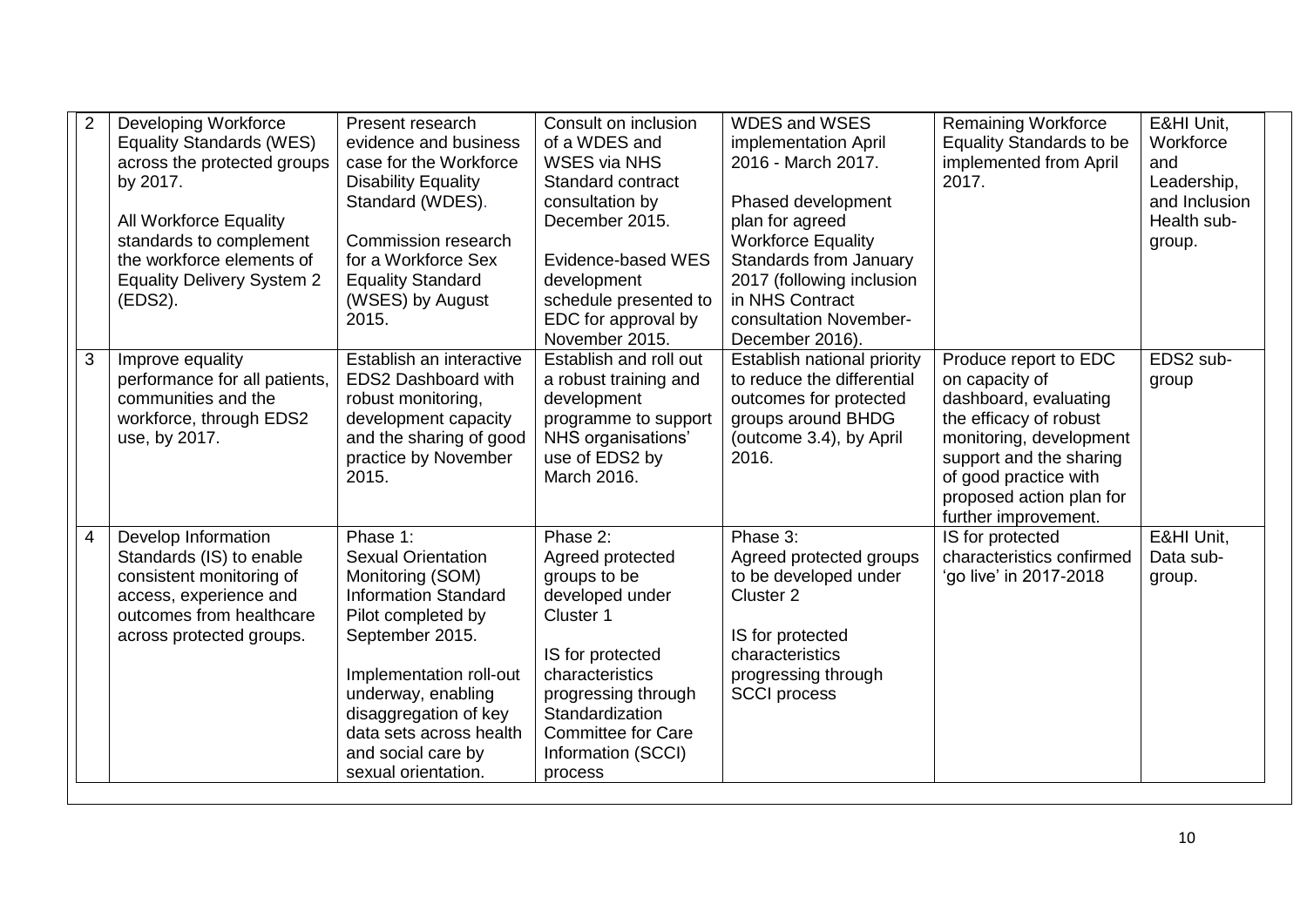|                | <b>Priority #3: Lived Experience and Inclusion Health</b><br>Equity of access to services and improved outcomes for protected groups and people with lived experience of stark inequalities |                                                                                                                                                                                                                                                                                                                                                                                                                                                                            |                                                                                                                                                                                                                                                                                                                                                                                               |                                                                                                                                                                                                                                                         |                                                                                                                             |                                       |  |
|----------------|---------------------------------------------------------------------------------------------------------------------------------------------------------------------------------------------|----------------------------------------------------------------------------------------------------------------------------------------------------------------------------------------------------------------------------------------------------------------------------------------------------------------------------------------------------------------------------------------------------------------------------------------------------------------------------|-----------------------------------------------------------------------------------------------------------------------------------------------------------------------------------------------------------------------------------------------------------------------------------------------------------------------------------------------------------------------------------------------|---------------------------------------------------------------------------------------------------------------------------------------------------------------------------------------------------------------------------------------------------------|-----------------------------------------------------------------------------------------------------------------------------|---------------------------------------|--|
|                | <b>Objective Priority:#3</b>                                                                                                                                                                | <b>Key Deliverables</b><br>Q1+2 2015-16                                                                                                                                                                                                                                                                                                                                                                                                                                    | <b>Key Deliverables</b><br>Q3+4 2015-16                                                                                                                                                                                                                                                                                                                                                       | <b>Key Deliverables</b><br>Q1+2 2016-17                                                                                                                                                                                                                 | <b>Key Deliverables</b><br>Q3+4 2016-17                                                                                     | <b>Responsible</b><br>group           |  |
|                | Working to improve equity of<br>access to services and improved<br>outcomes for protected groups and<br>people with lived experience of<br>stark inequalities by 2017.                      | Embed a programme of<br>evidence based work to<br>tackle key system and<br>population group<br>challenges for Inclusion<br>Health groups and<br>those facing the<br>starkest inequalities by<br>October 2015.<br><b>Commence Quick Win</b><br>Programme including<br>assessing and tackling<br>the service inequalities<br>for gypsy travellers and<br>migrants and access to<br>primary care for<br>disabled people (e.g.<br>HealthWatch England<br>primary care report). | Develop<br>measures to<br>ensure that the<br>starkest<br>inequalities are<br>monitored and<br>tackled across<br>key national and<br>programme<br>areas.<br><b>Continue Quick</b><br>Win programme.<br>Review 'State of<br>Care' outcomes<br>and findings from<br><b>EHRC Is Britain</b><br>Fairer? Review<br>and feed<br>recommendations<br>into the planning<br>for longer term<br>workplan. | Pilot measures for<br>national and<br>programme areas<br>Longer term priorities<br>based on evidence<br>review in 2015-2016.<br>Review and evaluate<br>Quick Win programme<br>and use review to<br>inform how longer<br>term priorities are<br>tackled. | Roll out measures for<br>national programme<br>areas<br>Longer term priorities<br>based on evidence<br>review in 2015-2016. | <b>Inclusion Health</b><br>sub-group  |  |
| $\overline{2}$ | Ensuring people with lived<br>experience have a voice<br>throughout the Equality and                                                                                                        | <b>Equality and Diversity</b><br>Council (EDC) Lived<br>experience members                                                                                                                                                                                                                                                                                                                                                                                                 | Review<br>experience and<br>impact of EDC                                                                                                                                                                                                                                                                                                                                                     | Examine good<br>practice for inclusion<br>of people with Lived                                                                                                                                                                                          | Develop and present<br>proposal for EDC<br>to influence make up                                                             | <b>Inclusion Health</b><br>sub -group |  |
|                | <b>Diversity Council</b>                                                                                                                                                                    | take up positions on the<br>council by July 2015                                                                                                                                                                                                                                                                                                                                                                                                                           | <b>Lived Experience</b><br>membership and                                                                                                                                                                                                                                                                                                                                                     | Experience in<br>decision making                                                                                                                                                                                                                        | of other national<br>Boards in terms of                                                                                     |                                       |  |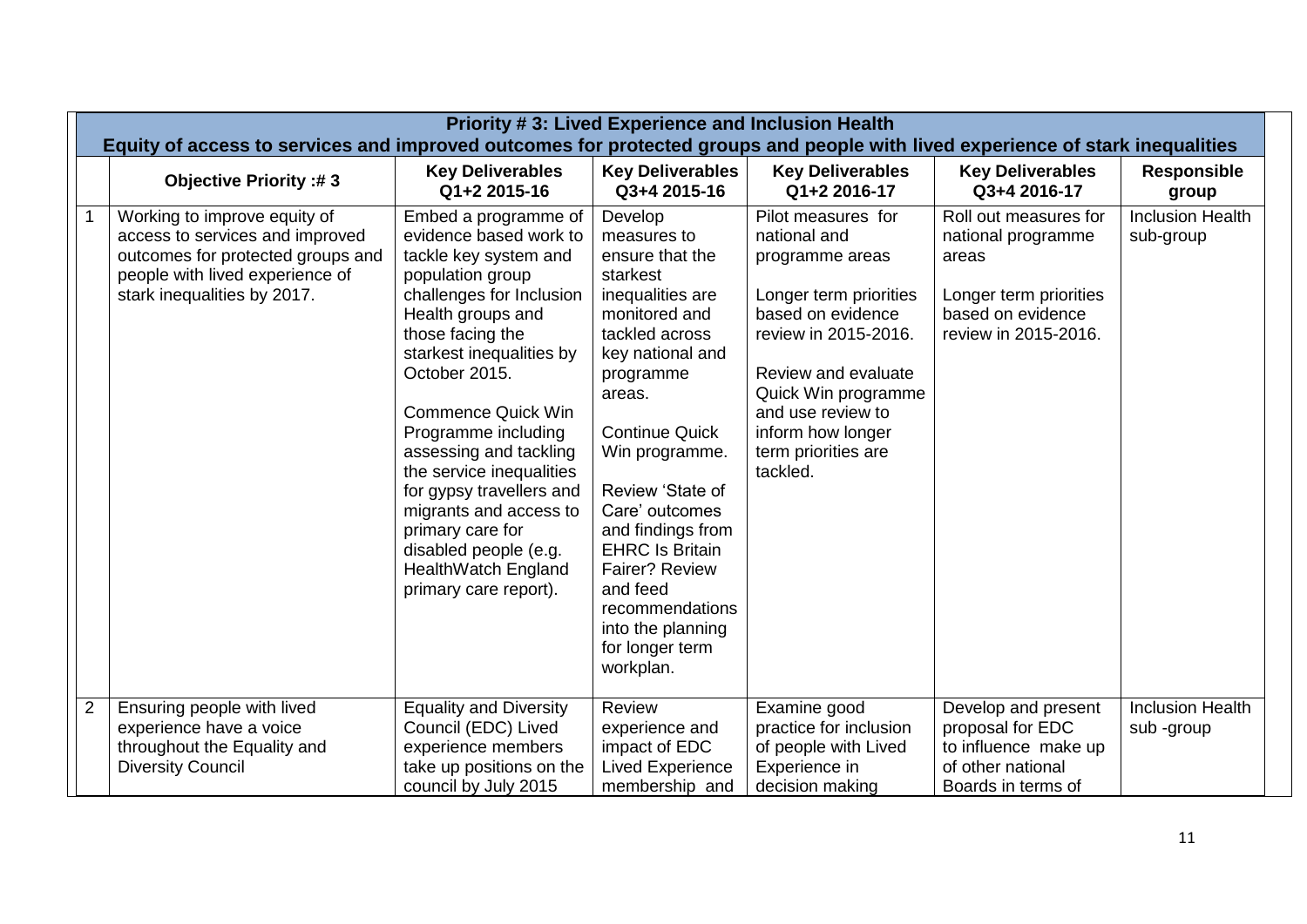|    |                                                                                                                                                                         | and in sub groups by<br>October 2015.<br>Phase one of<br>programme of co-<br>production with<br>bespoke support and<br>development for EDC<br><b>Lived Experience</b><br>members rolled out<br>July-October 2015.                                                                                                                           | report to Council<br>Review phase<br>one and develop<br>phase two of<br>programme of co-<br>production with<br>bespoke support<br>and development<br>for EDC Lived<br>Experience<br>members. | groups and report<br>back to EDC with<br>recommendations to<br>develop a programme<br>built upon identified<br>successful models<br>Develop and present<br>proposal for EDC<br>to influence make up<br>of members' Boards<br>in terms of Lived<br>Experience<br>membership | <b>Lived Experience</b><br>membership                                                                                            |                                                                  |
|----|-------------------------------------------------------------------------------------------------------------------------------------------------------------------------|---------------------------------------------------------------------------------------------------------------------------------------------------------------------------------------------------------------------------------------------------------------------------------------------------------------------------------------------|----------------------------------------------------------------------------------------------------------------------------------------------------------------------------------------------|----------------------------------------------------------------------------------------------------------------------------------------------------------------------------------------------------------------------------------------------------------------------------|----------------------------------------------------------------------------------------------------------------------------------|------------------------------------------------------------------|
| 3. | Strengthen workforce and<br>organisational capability for<br>spotting and addressing Equality<br>and Health Inequalities impacts<br>across EDC member<br>organisations. | Develop<br>Equality/Health<br><b>Inequality Analysis</b><br>(E/HIA) capability<br>programme for NHS<br>England staff, Clinical<br><b>Commissioning Groups</b><br>(CCGs) and the<br>workforce of key<br>national partner<br>agencies by October<br>2015, reporting back to<br>EDC.<br>Commence roll out of<br>E/HIA capability<br>programme. | Continue roll out<br>of E/HIA<br>capability<br>programme.<br>Launch E/HIA<br>network.<br>Review of<br>capability<br>programme to<br>date to define<br>work priorities for<br>2016-2017.      | Delivery of capability<br>programme phase 2,<br>dependent on review.                                                                                                                                                                                                       | Delivery of capability<br>programme phase 3,<br>dependent on review.<br>Produce a report for<br>EDC on efficacy of<br>programme. | <b>Inclusion Health</b><br>sub-group and<br><b>E&amp;HI Unit</b> |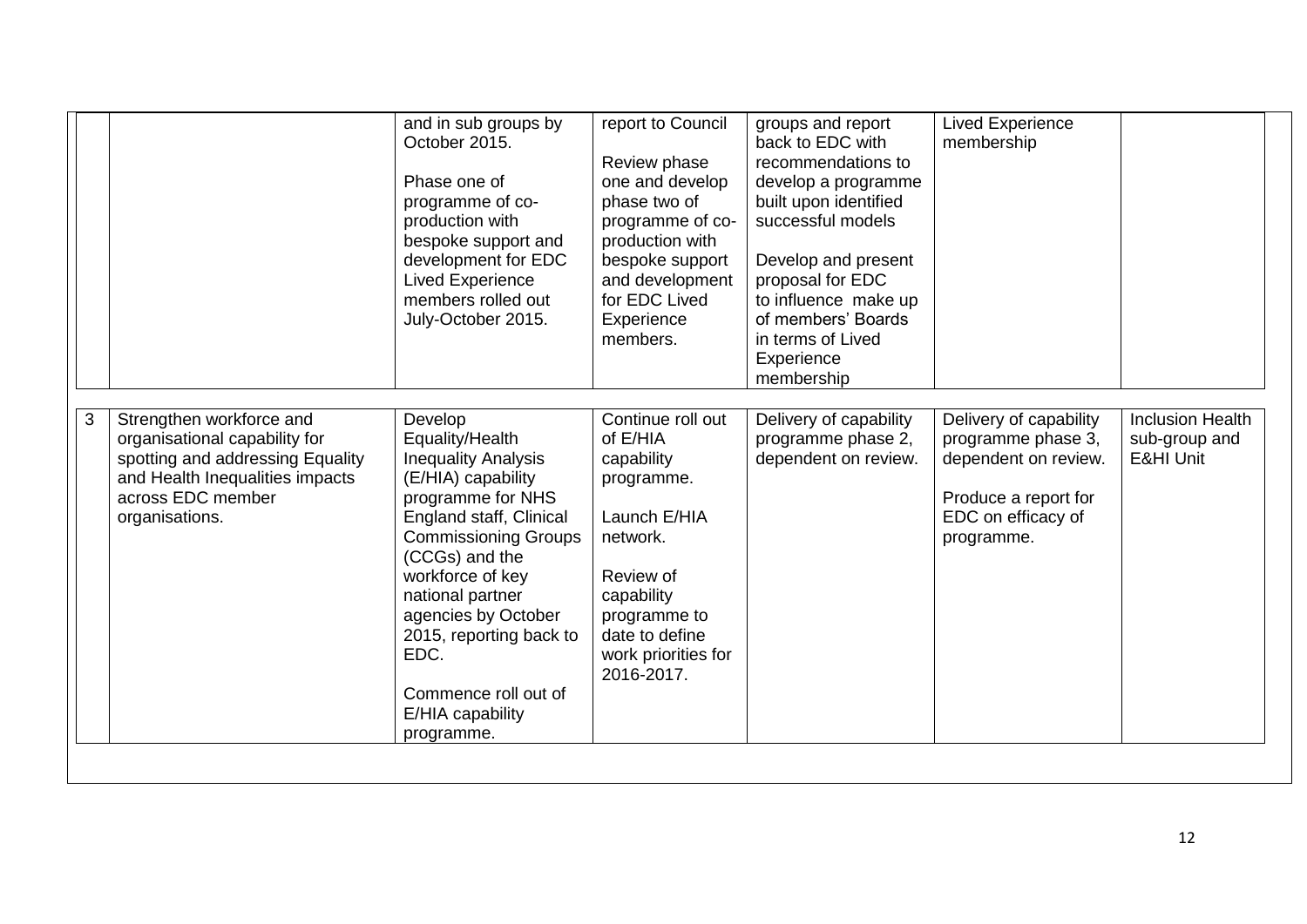### **Annex 3: Revised EDC membership – 28 July 2015**

| <b>First name</b><br><b>Surname</b> |                                 | <b>Organisation</b>                        | <b>Role on EDC</b>          |
|-------------------------------------|---------------------------------|--------------------------------------------|-----------------------------|
|                                     |                                 |                                            | Nominated staff-side        |
| Gail                                | Adams                           | NHS Staff Council, Unison                  | representation              |
| Elham                               | Atashkar                        | <b>Greater Manchester NHS Values Group</b> | Lived experience            |
| Dame Sue                            | <b>Bailey</b>                   | Association of Royal Medical Colleges      | System leader               |
| Henry                               | <b>Bonsu</b>                    | <b>Broadcaster</b>                         | Identified lay rep/media    |
| Helen                               | Buckingham                      | Monitor                                    | System leader               |
|                                     |                                 | NHS England/DH/PHE Strategic               | Nominated Strategic Partner |
| Jabeer                              | <b>Butt</b>                     | Partners, Race Equality Foundation         | representation              |
| Tom                                 | Cahill                          | <b>Hertfordshire NHS Foundation Trust</b>  | NHS Provider representation |
| Jane                                | Cummings                        | <b>Chief Nursing Officer</b>               | System leader               |
| Andrew                              | <b>Dillon</b>                   | National Institute for Clinical Excellence | System leader               |
| lan                                 | Dodge                           | <b>NHS England</b>                         | System leader               |
| <b>Steve</b>                        | Fairman                         | <b>NHS Improving Quality</b>               | System leader               |
|                                     |                                 | Haughton Thornley Medical Centres,         | Nominated CCG               |
| Dr Amir                             | Hannan                          | Hyde                                       | representation (clinical)   |
| Saffron                             | <b>NHS Providers</b><br>Cordery |                                            | System leader               |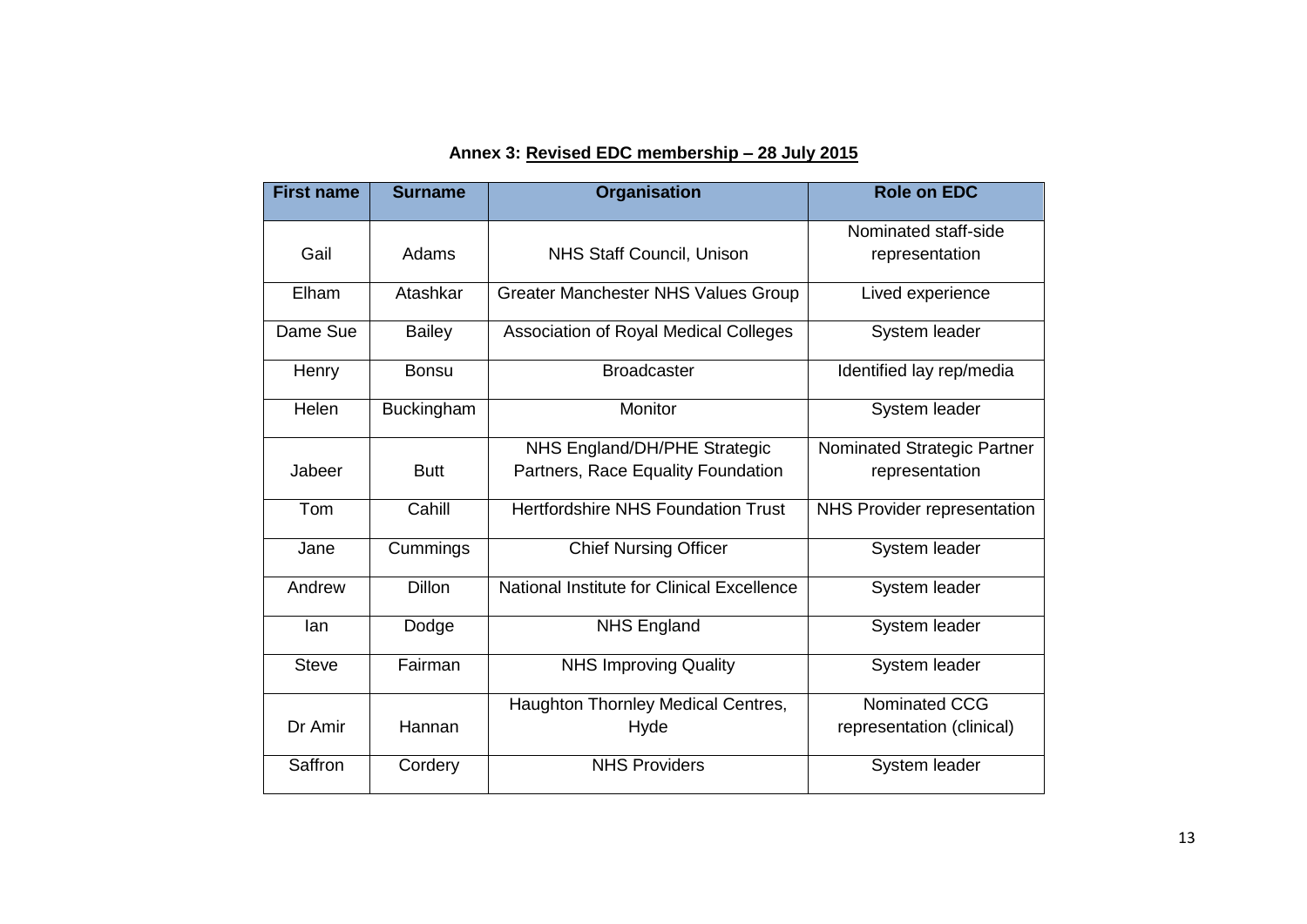| <b>First name</b> | <b>Surname</b>                                                | <b>Organisation</b>                        | <b>Role on EDC</b>                            |
|-------------------|---------------------------------------------------------------|--------------------------------------------|-----------------------------------------------|
| Isabel            | <b>Health &amp; Social Care Information</b><br>Hunt<br>Centre |                                            | System leader                                 |
| Paul              | <b>Martin</b>                                                 | NHS England/DH/PHE Strategic<br>Partners   | Nominated Strategic Partner<br>representation |
| Flora             | Goldhill                                                      | Department of Health                       | System leader                                 |
| <b>Nicola</b>     | Jeffrey-<br>Sykes                                             | <b>Greater Manchester NHS Values Group</b> | Lived experience                              |
| Prof Lynn         | McDonald                                                      | <b>Middlesex University</b>                | Academic                                      |
| Stephen           | Moir                                                          | Professional Head of HR                    | System leader                                 |
| <b>Stewart</b>    | <b>Moors</b>                                                  | <b>Greater Manchester NHS Values Group</b> | Lived experience                              |
| Danny             | Mortimer                                                      | <b>NHS Employers</b>                       | System leader                                 |
| Katherine         | Murphy                                                        | <b>Patients Association</b>                | System leader                                 |
| David             | O'Brien                                                       | <b>Greater Manchester NHS Values Group</b> | Lived experience                              |
| <b>Mark</b>       | Porter                                                        | <b>British Medical Association</b>         | System leader                                 |
| Janice            | Scanlan                                                       | <b>NHS Trust Development Authority</b>     | System leader                                 |
| Jan               | Sobieraj                                                      | NHS Leadership Academy                     | System leader                                 |
| Simon             | <b>Stevens</b>                                                | <b>NHS England</b>                         | Chair                                         |
| Lisa              | <b>Bayliss-Pratt</b>                                          | <b>Health Education England</b>            | System leader                                 |